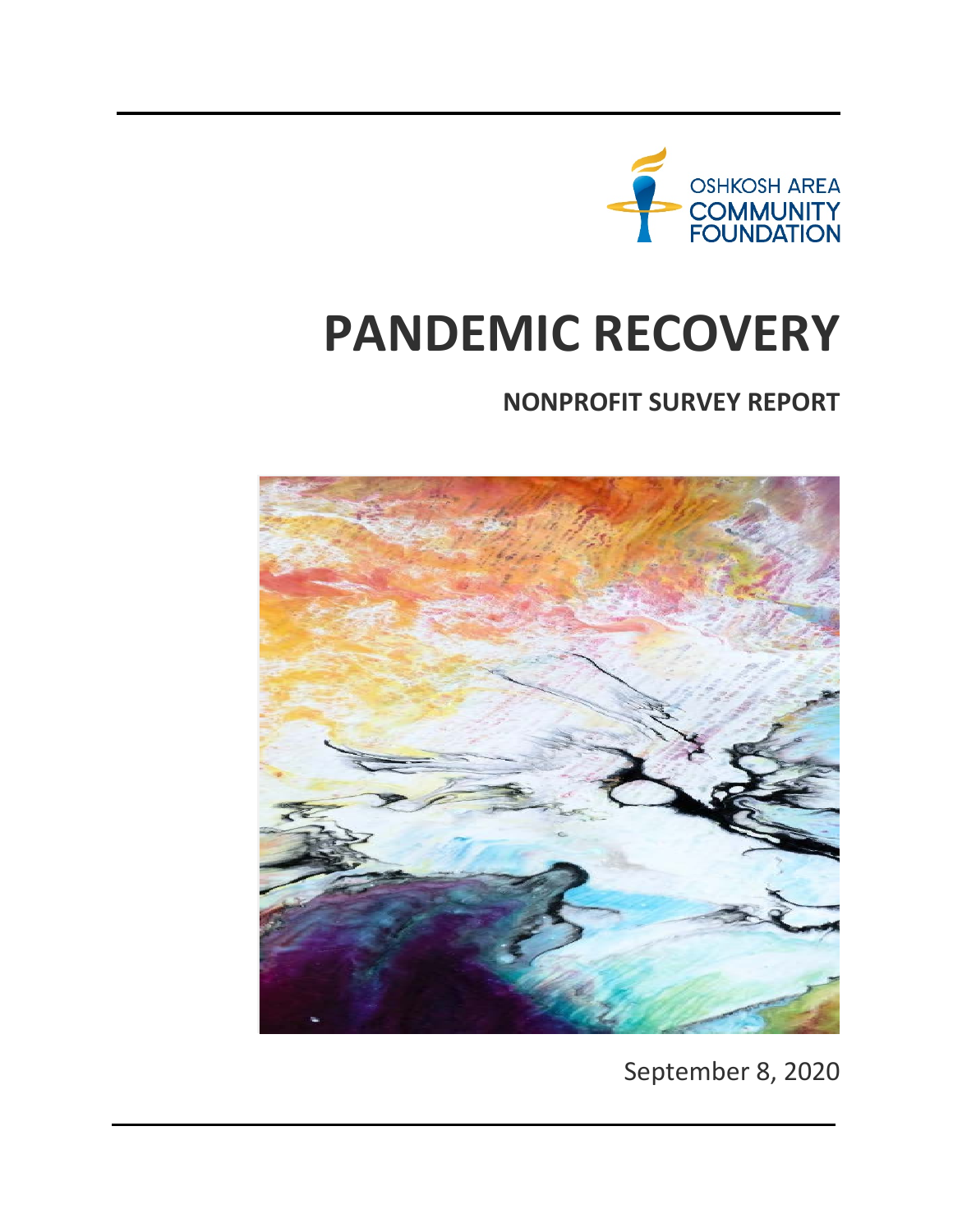# **ABOUT THE SURVEY**

In August 2020, the Oshkosh Area Community Foundation surveyed local nonprofits serving Winnebago, Green Lake and Waushara Counties.

There were 45 respondents to the survey representing a cross-section of agencies from 11 different nonprofit sectors including human services, health, youth services, education, arts/culture, and housing. 29% of the participants indicated that their organization serves two or more local counties.



The survey's narrative questions put an emphasis on looking ahead. This includes estimates on what it will take for agencies to recover and expected barriers to recovery, changes to operations perceived as long lasting or permanent, and areas of emerging innovation.

Two virtual Town Hall meetings with nonprofit leaders were held on August 18 and 20 to discuss the survey findings and identify how the Oshkosh Area Community Foundation might best focus its support in the coming months.

#### **EXECUTIVE SUMMARY**

Nearly every aspect of nonprofit operations has been shaken by the COVID-19 pandemic. Two frequently recurring words dominated the Pandemic Recovery Survey comments: *technology* and *fundraising*. Nonprofit organizations are working hard to shift to a new virtual landscape for service delivery, fundraising, and remote work. Many are in a precarious financial situation and need their own safety net right now. Revenue streams have shrunk, but expenses are not going away.

Survey comments provide a sobering snapshot of the impact of social distancing and stay-at-home orders. More than 4 out of 5 nonprofits reported some degree of decreased fundraising or revenue. The pandemic has impacted not only earned revenue from in-person events and classes, but also fundraising events. Among those hardest hit are performing arts organizations and museums who rely on ticket sales for live performances and exhibits.

The survey also reveals that 20% of nonprofits have had to lay off or furlough employees or cut employee compensation. Groups already running on a shoestring have had their budgets stressed by needing to buy protective gear, laptops and tablets, new software subscriptions and additional cleaning supplies and services. Furthermore, leaders are looking for guidance on how to adapt their signature fundraising events to the virtual environment.

There is a great deal of uncertainty about the future, and most survey respondents are anticipating a very long recovery process.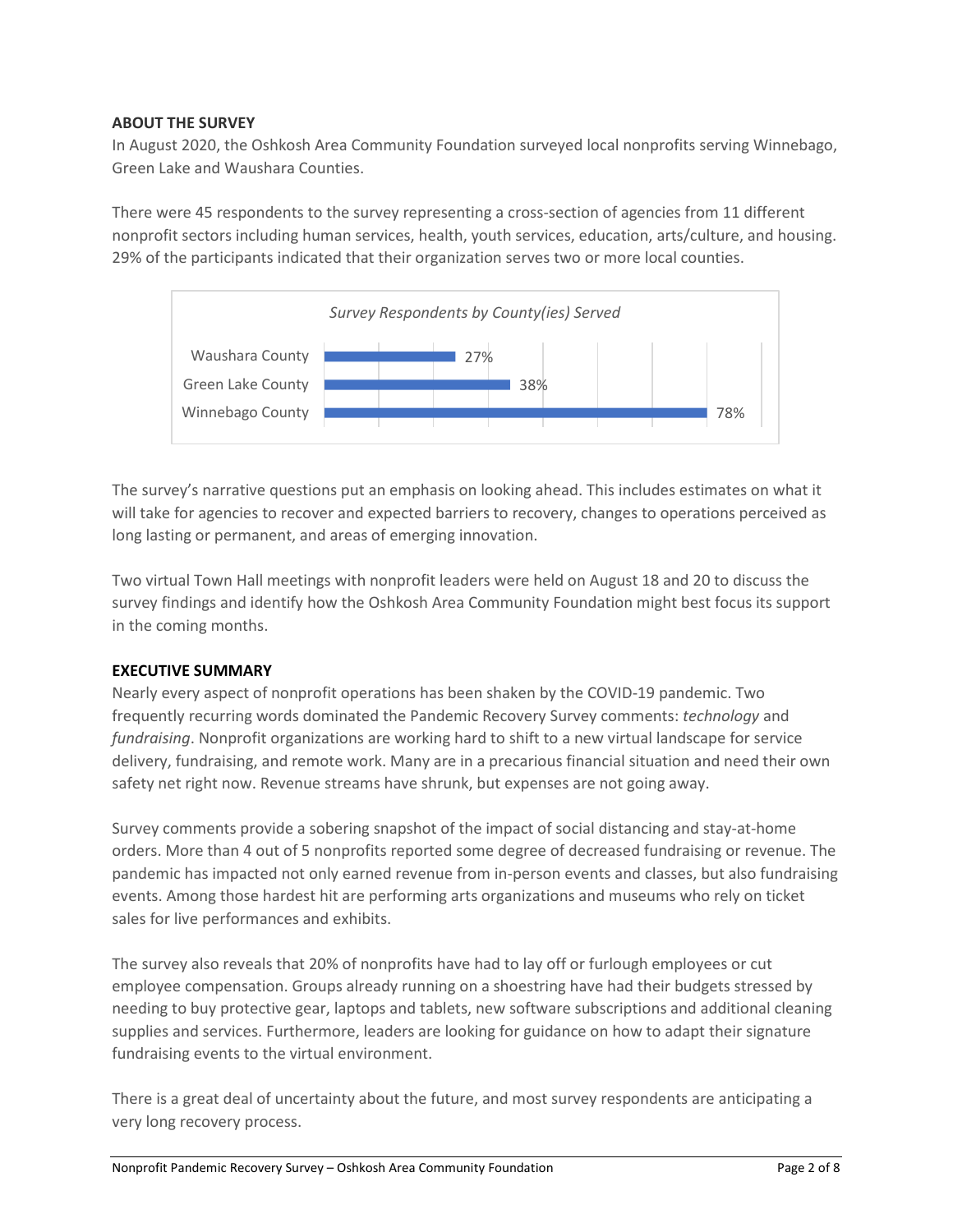# **FINANCIAL IMPACT**

The financial situation of responding agencies has been impacted significantly by COVID-19 with 84% (38 organizations) reporting some degree of decreased fundraising/revenue and more than half (26 organizations) reporting some degree of increase in operational costs.

Emerging themes on what it will take to recover include returned ability to hold in-person fundraising events (13), increases in program re-opening and/or enrollment (7), access to grant opportunities to support operations (4), additional staff dedicated to fundraising (3), and a change in funder priorities (3).

> "Special events made up nearly 40% of our annual operating budget. Until we are able to gather again in groups (and folks are comfortable doing so) AND the economic climate is more stable, we will continue to struggle to bring in the required dollars to fund our general operations."

Four agencies shared that they have cancelled their fundraising events altogether. A few agencies tried to transition to virtual fundraising events, however securing sponsorships for such events has proven difficult.



Common reasons for increased expenses include increased personal protective equipment (PPE) and sanitation-related costs to allow staff/participants to interact safely (8), increased technology costs due to virtual service delivery and remote work (3), and increased costs to hire staff to do work previously done by volunteers (2).

Six agencies indicated that they are concerned about the future of ability of donors to continue to invest in their organizations. And another three agencies cite competition/donors having to decide between many nonprofits-in-need as a barrier to bouncing back financially. Those that rely on government funding are nervous about the impact of potential budget cuts at the county and state level.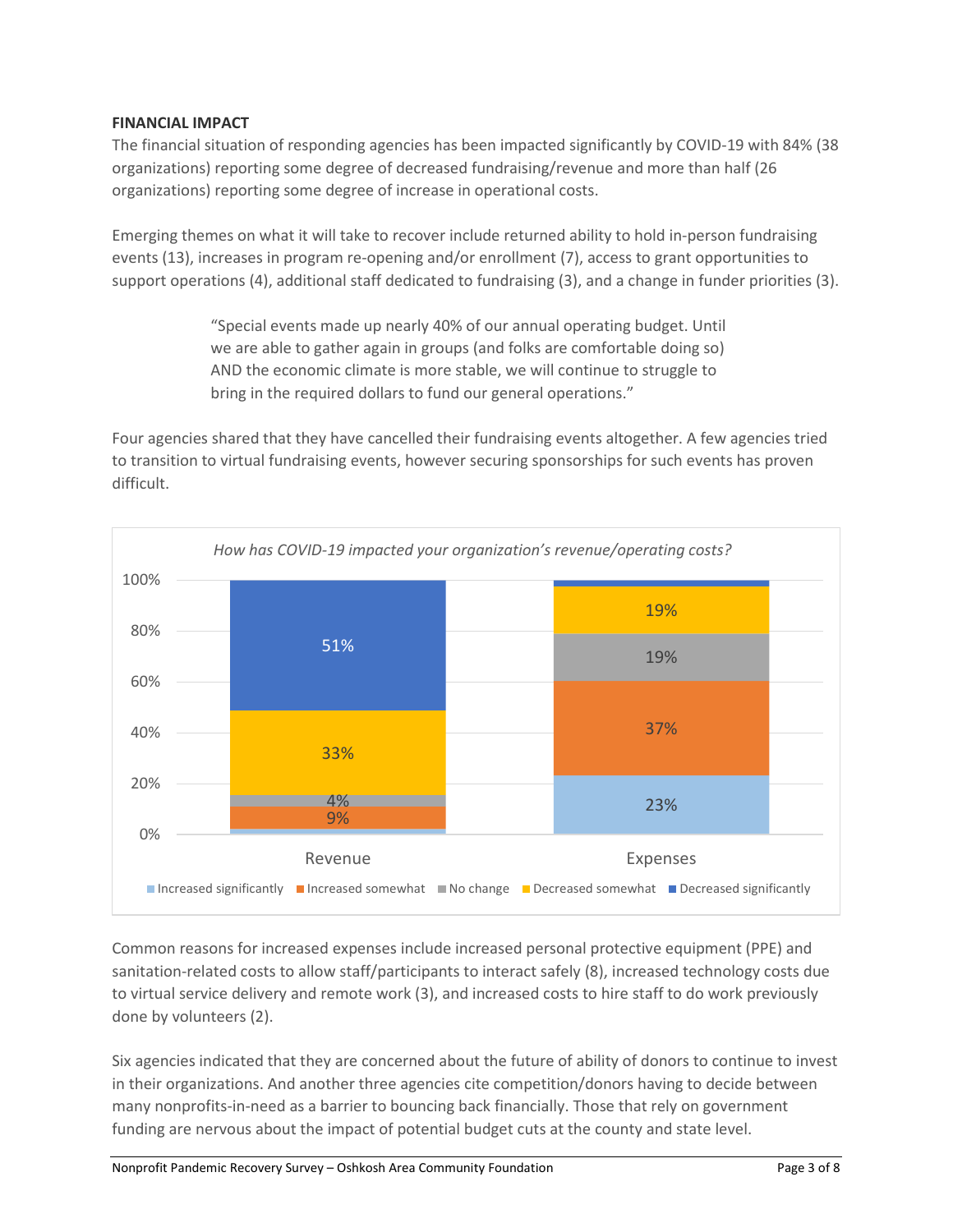# **STAFFING IMPACT**

More than half of agencies have retained all staff positions despite reductions in revenue, however they fear having to cut staff in 2021 if they are unable to secure operational funding to cover fundraising gaps.



Not surprisingly, job responsibilities have shifted as organizations scramble to find new ways to reengage those they serve and re-imagine programs. The five organizations that furloughed employees shared that those employees are now back at work. Agencies that rely on health caregivers and childcare providers said that COVID-19 has intensified already existing worker shortages in these areas.

> "We have implemented a hiring freeze. We are trying to do more with less. We have asked staff to take on different roles and responsibilities; wear more hats. I have great concerns that this is not sustainable as overflowing plates causes stress and impacts work-life balance during a time when home life is very important. I worry we may lose top talent if we can't find a funding bridge."

#### **VOLUNTEER & EVENT ACTIVITIES IMPACT**

All but two respondents (95%) reported some degree of decrease in their volunteer and event activities. The two organizations that reported an increase in volunteer activities are in the health and childcare sectors.

The decrease in volunteerism has been especially hard on those that rely on volunteers to deliver services like mentoring, tutoring, or home building as well as those with a volunteer base comprising primarily older adults or UW Oshkosh students. Two organizations indicated that they have had to hire staff to carry out work previously done by volunteers.

Four agencies shared that they have cancelled their fundraising events altogether. Even when in-person fundraising events can once again be held, five organizations worry that continued fear/paranoia about being around people might impact attendance. Organizations are also trying to do as many volunteer and event activities as they can do virtually but feel that people are fatigued from virtual engagement.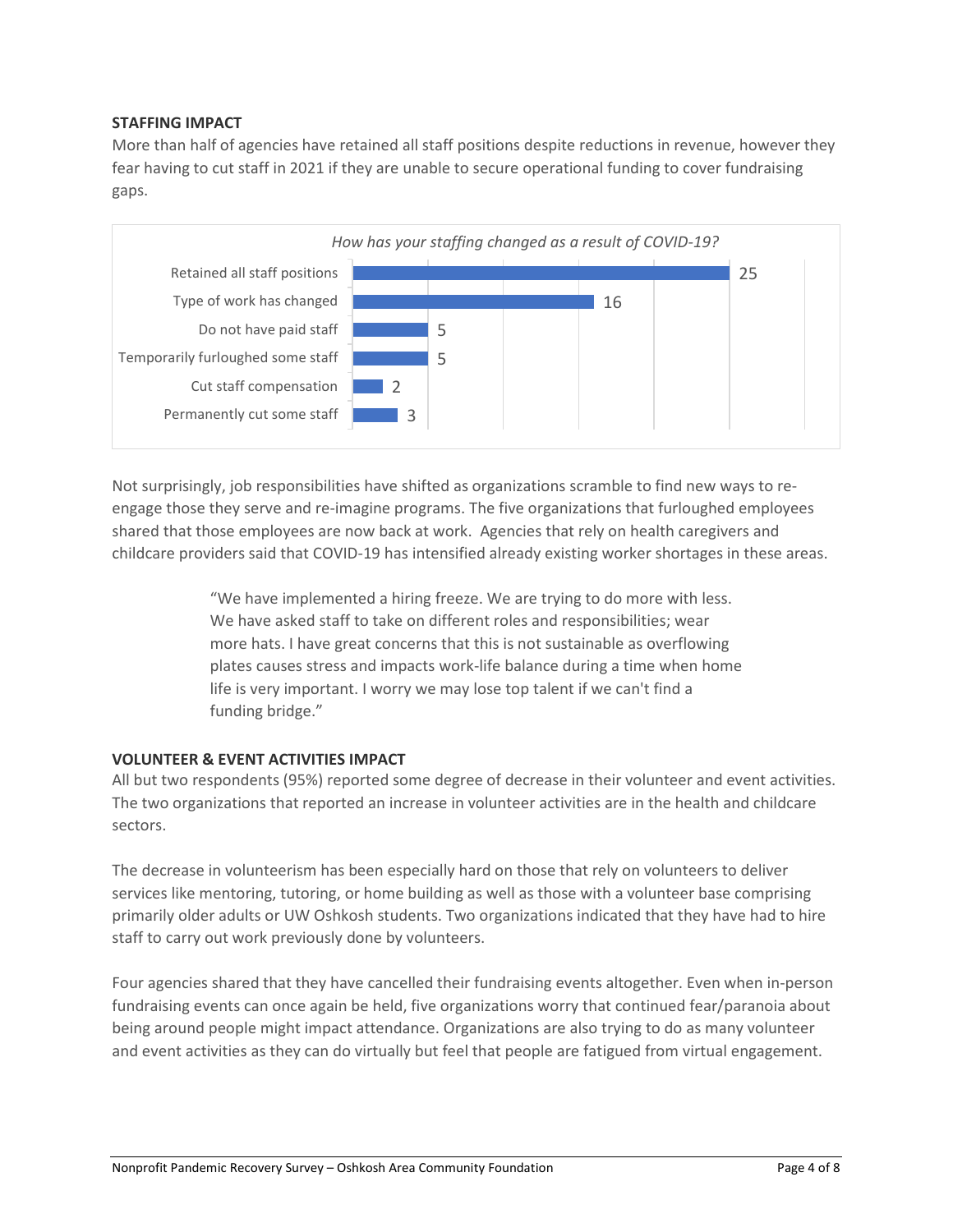

Survey respondents are still struggling to identify when volunteers or events can make a comeback.

"We hope that with a successful vaccine we will see a return to event activities, but we believe that could be *18 months* from now."

"We are anticipating a volunteer engagement shortfall for the next *12- 18 months*."

"We expect the pandemic to impact our in-person activities/events for the next *9 months*."

"We expect things will not return to normal for *one to two years*."

# **IMPACT ON PROGRAM/SERVICE DELIVERY**

A majority of organizations (95%) are reporting increases in service need, especially those providing services brought to the home like home health care or meals. Many of the organizations (14) whose programs or services have contracted during these times point to the impact of mandated capacity restrictions and social distancing requirements. Activities most impacted include arts exhibitions and concerts, recreation and sports, meal sites, childcare and youth camps, and neighborhood events.

The most common changes to program and service delivery include full transition to or inclusion of elements of virtual program delivery (21), cancelled or discontinued programs (7), adoption of COVID-19 safety procedures (8), reduced group sizes (6), and increased staff due to modified service delivery needs (5).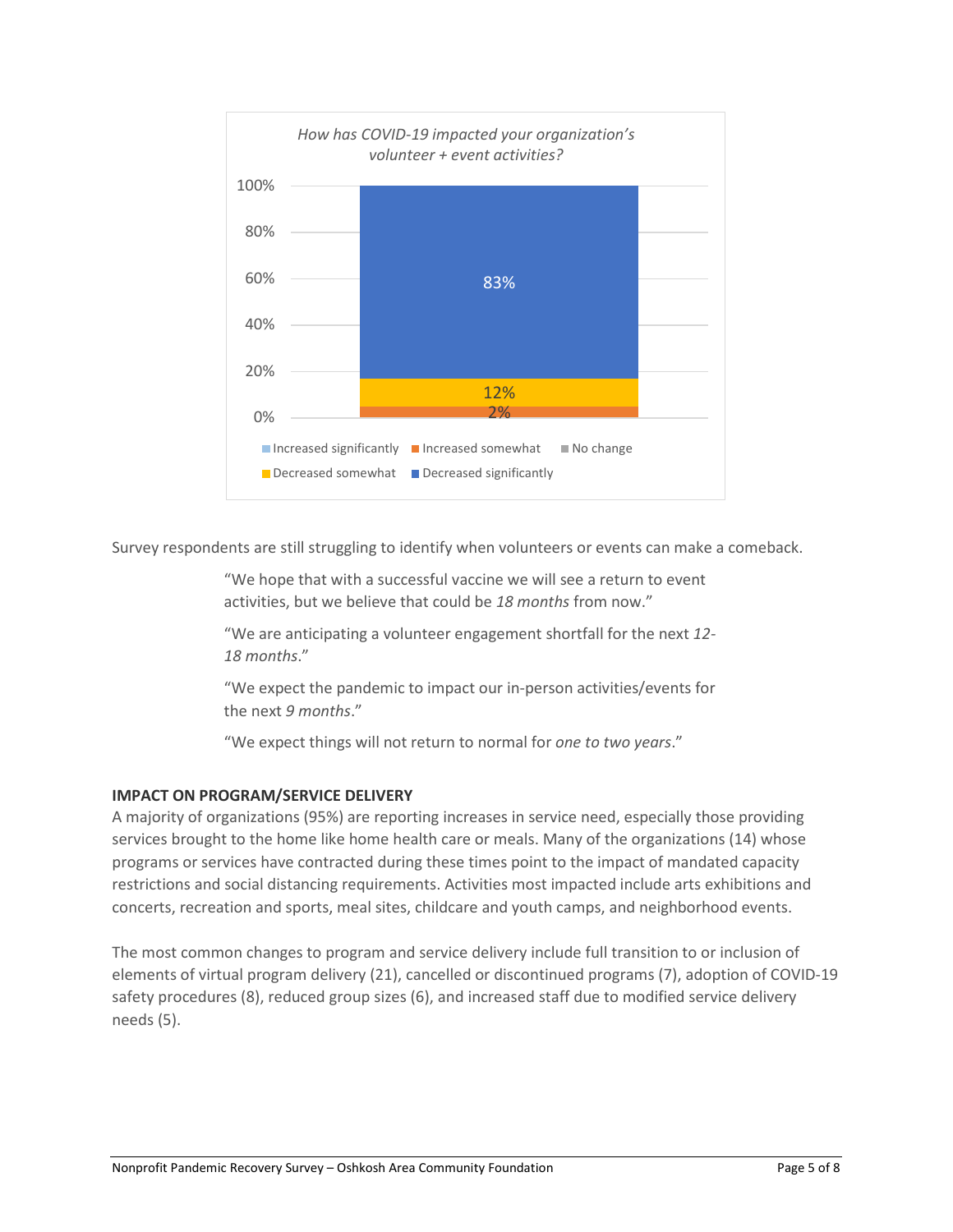

Four organizations report positive experiences with their moves to virtual service delivery finding that virtual appointments address common client barriers and provide more equity in service delivery. Virtual appointments offer a soft entry to services for those dealing with shame and stigma while also catering to clients with barriers such as transportation (especially in rural communities), childcare, and anxiety. One organization shared that cancellation rates for virtual appointments have been much lower than for in-person appointments.

Although virtual delivery has been great for some agencies, others are struggling in implementing this strategy. Challenges include the increased staff workload associated with offering virtual services, client demand for technical assistance to participate virtually, absence of high-speed internet in many rural communities, and difficulty convincing clients to try virtual for the first time. With the increase of virtual, also comes the cost of maintaining and implementing virtual services for the future.

# **LONGER-TERM IMPACT**

The need to quickly pivot on so many fronts has ignited support for innovation and willingness to experiment. It has also resulted in much needed technology updates or increased/deeper use of existing technology in many organizations. Survey respondents pointed to investments in virtual program delivery (21), new software or increased use of specialized software (7), enhanced social media presence (3), and a new website (1) as some of the changes that will last beyond the short-term.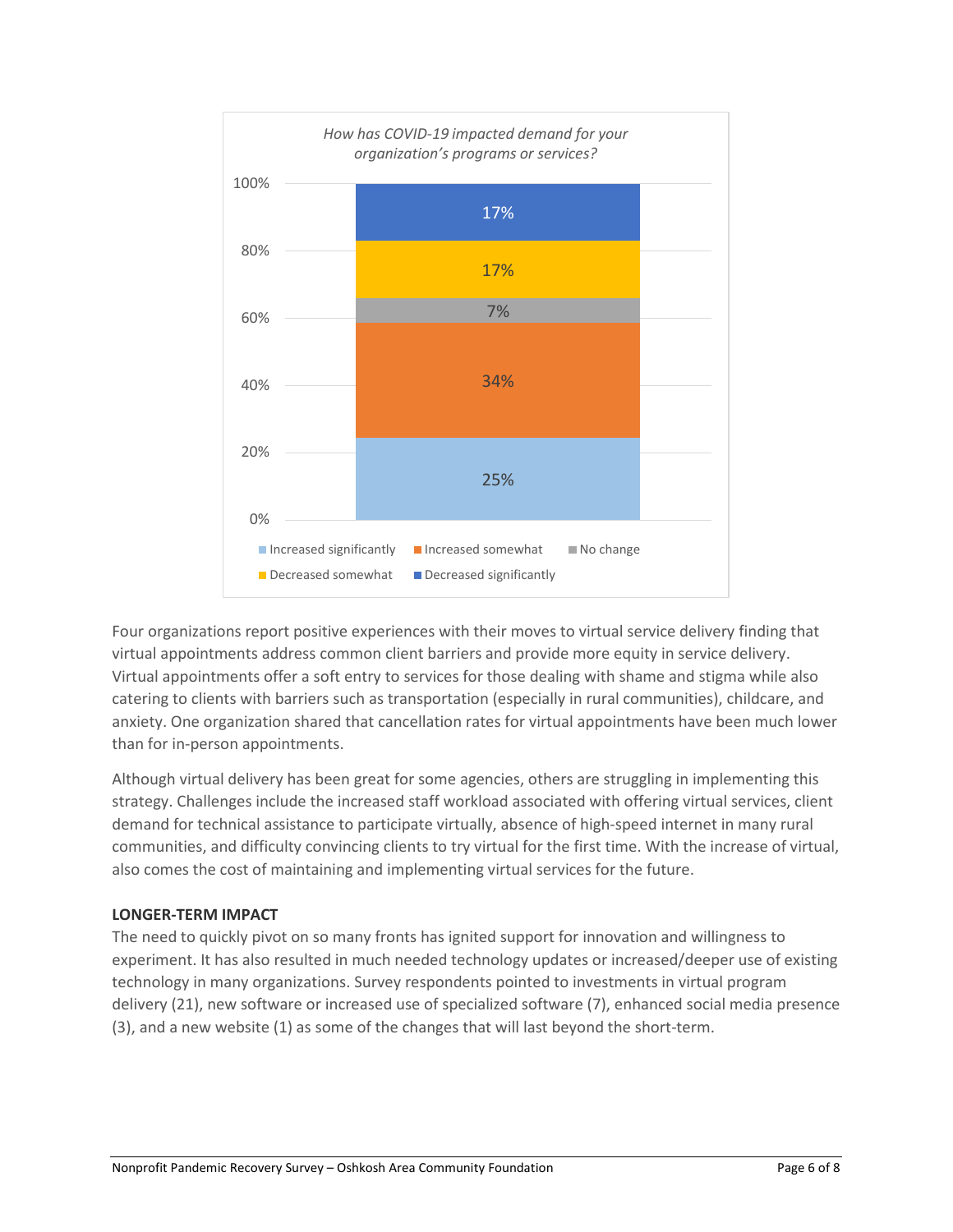## **SECTOR ANALYSIS**

The following analysis does not reflect all nonprofit sectors, only those for which we received responses from three or more organizations in the same sector.

## **Arts + Culture**

- The arts + culture sector reports a dire financial situation given performances, venue rentals, galleries, events, etc. have been halted.
- While some have pivoted to online programming, it is not coming close to making up for lost revenue from canceled in-person activities.
- Immediate needs include payroll costs, general operating costs, and COVID-19 safety supplies (PPE, masks, sanitizer, etc.)

Sector opportunities

- Broader geographic reach with virtual programming
- New educational initiatives like virtual tours/field trips

Sector challenges

- Socially distanced seating models
- Funder emphasis on basic needs over arts
- Reliance on tourism to drive participation numbers

# **Education and Youth Services**

- Concern for youth's lost socialization, isolation, family stress, education, missed meals, etc. and the capacity to adequately serve them.
- The reduced staff to youth ratio for in-person services has greatly increased expenses.
- Sports and recreational programming has been greatly reduced.
- Immediate needs include family emergency funds (basic needs and services), payroll costs, general operating costs, and technology for both nonprofits and students.

Sector opportunities

- Stronger community bonds
- Engaging volunteers virtually

Sector challenges

- Meeting basic needs of children/families
- Limited childcare options
- Variation in school district plans and need to adapt quickly if plans change
- Youth access to high speed internet especially in rural communities

#### **Health**

- The transition to telehealth helped, but some clients are uncomfortable or unable to use technology.
- The demand for in-home care is outpacing the availability of caregivers.
- Immediate needs include general operating costs, technology for both nonprofits and clients, and COVID-19 safety supplies (PPE, masks, sanitizer, etc.)